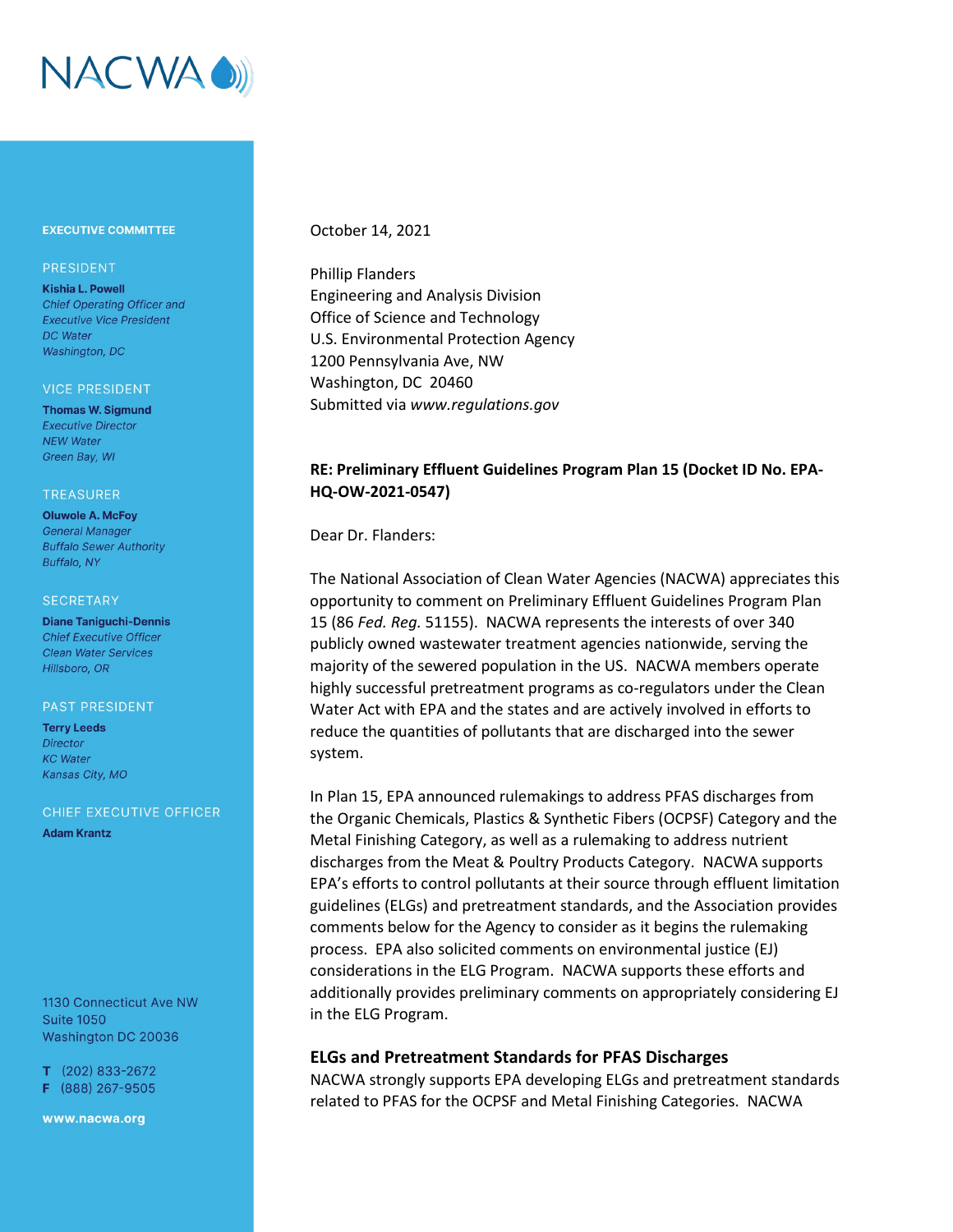NACWA Comments on Preliminary ELG Plan 15 October 14, 2021 Page 2 of 4

submitted comments to EPA on May 21, 2021, on the Advance Notice of Proposed Rulemaking (ANPRM) for ELGs, pretreatment standards, and new source performance standards for the discharges of PFAS from the OCPSF category. As explained in those comments, publicly owned treatment works (POTWs) are "passive receivers" of PFAS, since they do not produce or manufacture PFAS but de facto "receive" these chemicals through the raw influent that arrives at the treatment plant.

This influent can come from domestic, industrial, and commercial sources and may contain PFAS constituents ranging from trace to higher concentrations, depending on the nature of the dischargers to the sewer system. Although the influent is not generated by the utility, the utility has no discretion in the influent it receives and is responsible for treating it under the Clean Water Act.

Municipal clean water utilities were not traditionally designed or intended with PFAS treatment capabilities in mind. There are currently no cost-effective techniques available to treat or remove PFAS given the sheer volume of wastewater managed daily by clean water utilities. While the public clean water community is not responsible for generating or profiting from PFAS or the PFAS-containing commercial products, public utilities would bear considerable economic costs for treating and removing these chemicals if required to do so at the POTW – costs that would be passed onto ratepayers. Doing so would, in essence, make the public pay for the pollution costs of private entities that have financially profited from manufacturing and formulating PFAS chemicals in commerce.

Given these costs and the lack of realistic treatment options for POTWs, controlling PFAS at its sources is the most viable and responsible regulatory option. Developing ELGs and pretreatment standards for the industries that discharge wastewater containing PFAS is an important step to reducing the amount of PFAS introduced into the environment. NACWA therefore supports the development of ELGs and pretreatment standards for the OCPSF and Metal Finishing Categories, as well as the continued study of PFAS use, treatment, and discharge by landfills, airports, paper and paperboard manufacturers, and textile and carpet manufacturers.

As EPA develops categorical limits for PFAS for the OCPSF and Metal Finishing industries, NACWA asks the Agency to consider the following points:

- The science and techniques of PFAS detection and treatment are rapidly evolving. The ELGs and pretreatment standards must be developed in a way that allows for new information and technologies to be incorporated into use by the industry and to be accepted by POTWs that are enforcing pretreatment standards. The ELGs and pretreatment standards may need to be revised more frequently than other ELGs that were developed in the past, but sometimes not revised for decades after their promulgation.
- POTWs must not be responsible for enforcing unattainable limits. For example, EPA has established "zero-discharge" limitations for some categories. While this might be tempting when it comes to PFAS due to the environmental impacts of these chemicals, NACWA would not support this due to the wide variety of PFAS compounds and the differing risk levels of each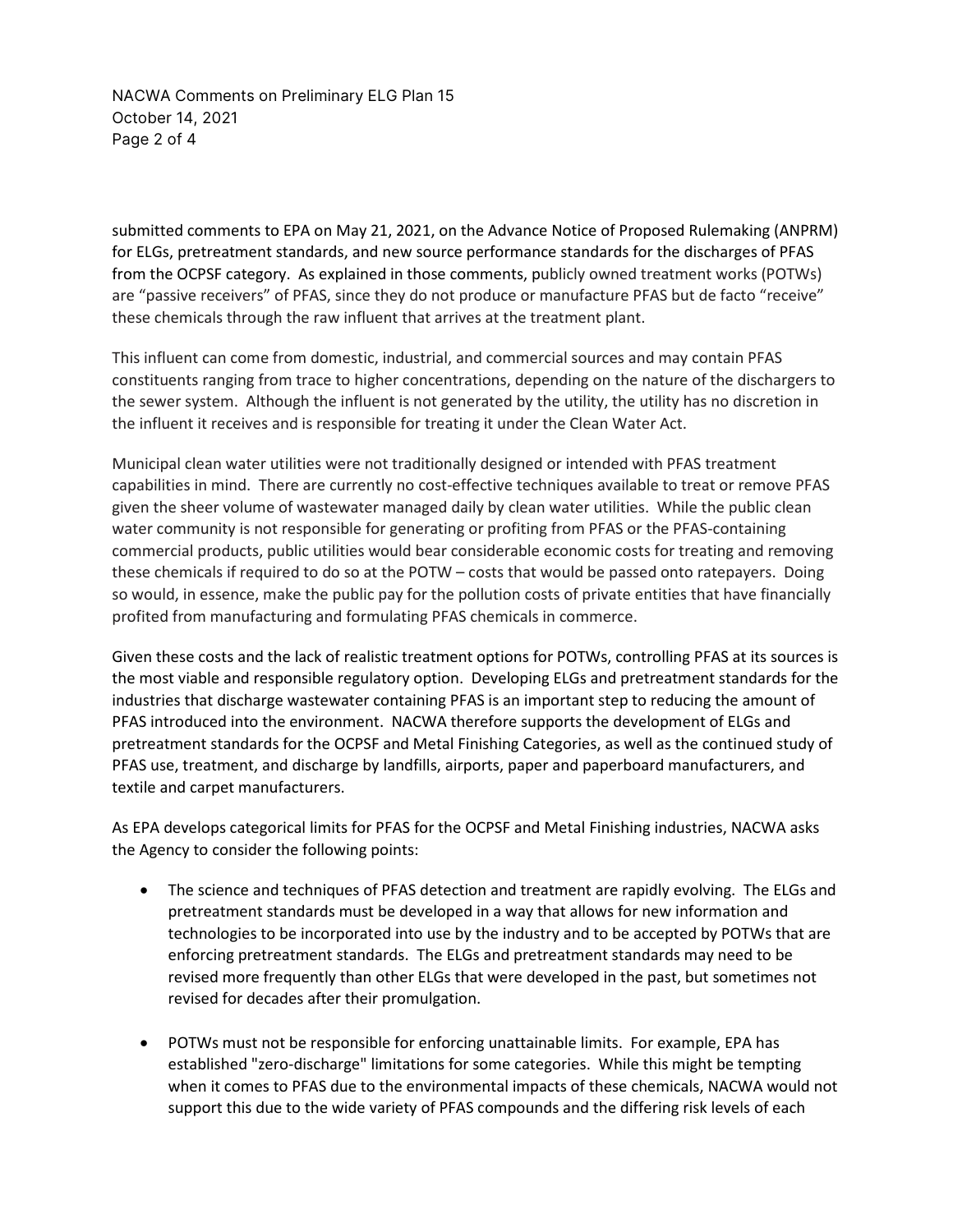NACWA Comments on Preliminary ELG Plan 15 October 14, 2021 Page 3 of 4

> compound. While categorical standards are of course technology-based, unnecessarily broad and stringent limits, such as a zero-discharge limit, would be difficult, if not impossible, for POTWs to enforce.

- The impacts of pretreatment standards on small businesses must be carefully considered. NACWA's utility members support the economic well-being of their communities through their services and do not want to enforce pretreatment standards that will cause small businesses to lay off employees or close. This may especially be a concern for small metal finishers.
- NACWA supports the development of pretreatment standards that provide some flexibility for POTWs. For some industries, EPA has allowed the use of pollution management plans, such as in the Transportation Equipment Cleaning standard. NACWA supports this option as an alternative to numeric standards, since it would allow POTWs to develop control plans that specifically serve the needs of the individual POTW.
- Pretreatment standards should consider the effects of legacy contamination from PFAS. Some NACWA members have worked with their industrial users to eliminate use of PFAS, but PFAS concentrations continue to fluctuate. Alternatives to numeric standards, as stated above, might provide a solution for industries that have attempted to remove PFAS from their processes but struggle to find legacy PFAS in their systems.

NACWA is continuing to work with its members to explore practical, effective ways of setting pretreatment standards for PFAS, and we would welcome the opportunity to discuss options with EPA.

# **ELGs and Pretreatment Standards for Nutrients**

Because of the widespread nutrient issues in the nation's waters and the continued pressure on POTWs to reduce their nutrient discharges, NACWA supports the development of ELGs and pretreatment standards for nutrients discharged by the Meat and Poultry Products Category. However, while POTWs may benefit from the reduction of nutrient loadings via direct industrial dischargers, the overall water quality benefit of the nutrient ELGs will likely be limited due to the contributions of nonpoint sources, which are the greatest source of nutrients in many watersheds. It is critical that EPA understand the nutrient reduction efforts of POTWs for flows they can control as compared to the nutrient contribution from sources outside POTW control.

# **Environmental Justice Considerations in ELGs**

EPA solicited comments in Plan 15 for how to incorporate equity and environmental justice (EJ) into the ELG planning process, and specifically, how the EJSCREEN tool may be used to assess the proximity and potential impact of impact of industrial discharges on underserved and underrepresented populations.

Although NACWA will need more time to evaluate how the EJSCREEN tool can be used in these evaluations and the implications for the ELG program, the Association supports exploring whether industrial discharges are having a disproportionate impact on EJ communities. Pretreatment standards